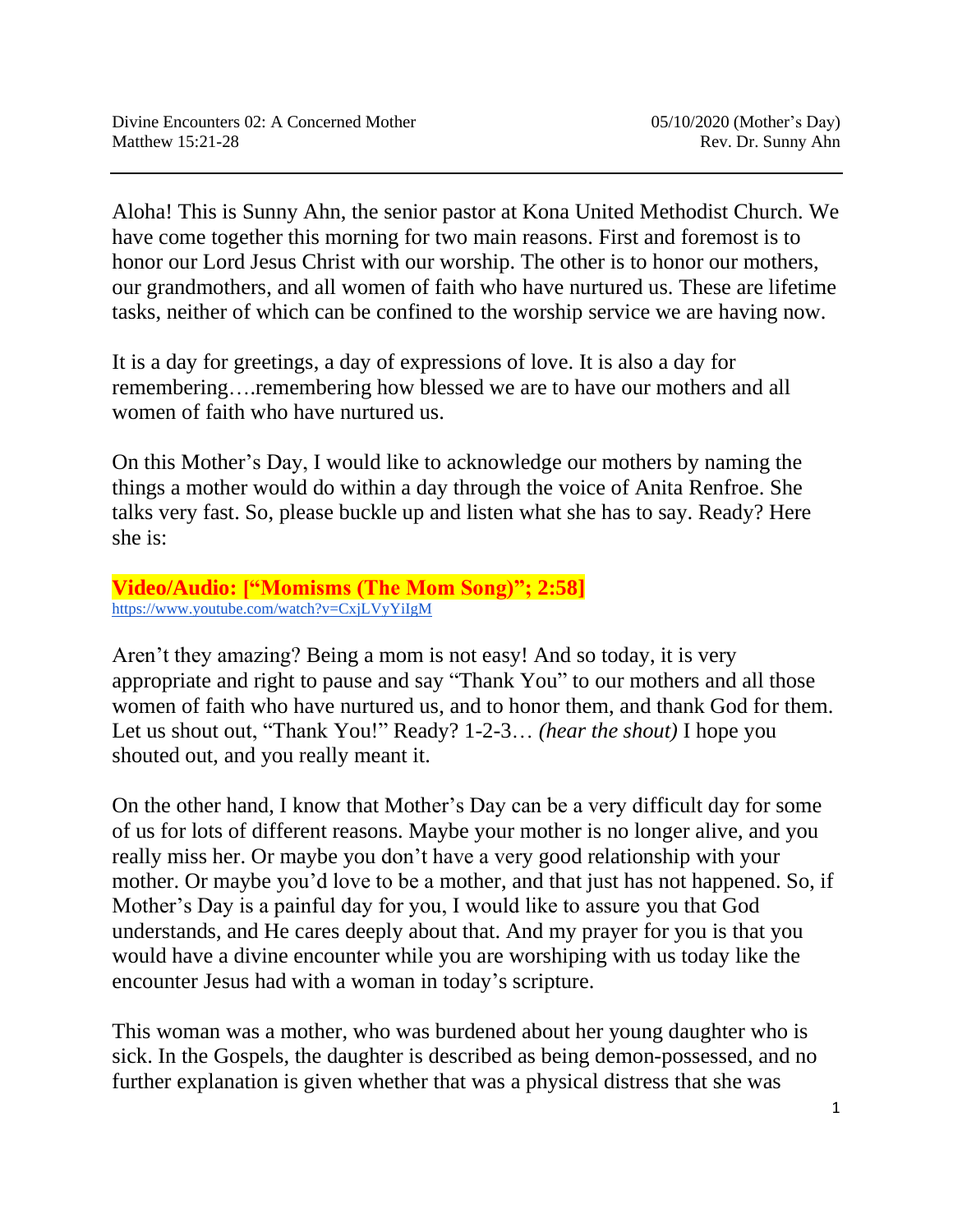manifesting (probably it was), and probably also some kind of psychological side effects associated with that. It's not the disease itself. It's not the affliction itself. It's the burden of this mother we are talking about here today.

She's concerned about her little girl. Some of us might resonate with what this mother is going through. Many of us have been there, if not all of us. We have had those nights in which we could not sleep, nights in hospital, nights contemplating yet another surgery, nights in which we didn't know which way to turn, nights filled with worry–worry over what may happen, worry over what may eventuate. It's a familiar scene, isn't it?

Personally, reading this scripture brings me a memory of my mother who had many sleepless nights at my hospital bedside. Some of you have heard about my 2 years of hospitalization when I was six years old in Korea. Many nights I saw my mom right at my hospital bedside. After two years of trying to figure out the cause of my pain, the medical team gave up on me….but not my mom…and not my God also.

My mom took me to a prayer mountain dealing my life with the Lord. In Korea, many churches have a little house up in the mountain for the sake of praying & healing which is called "Prayer Mountain." Anyway, like the concerned mother in today's scripture, my mom clung to Jesus for her young daughter in prayer day and night for a while, and finally her daughter was healed.

Do you notice as we read today's scripture how difficult Jesus was for this concerned mom? She comes with this burden, this heart-rending burden for her daughter says, "Have mercy on me, Jesus!" But, Jesus ignores her. He says not a word. Have we ever been ignored? Or do you feel ignored by God in your quarantine life these days?

Imagine this. This is Jesus we're talking about now, and He ignores this concerned mother. He says not a word. So, she goes to Plan B. Remember this—Mothers never give up on her children. They do whatever they can for their children. The Plan B is asking the disciples. And what do the disciples say? Well, they go to Jesus and they say, "Send her away. She's just being a nuisance. She's making all this noise and commotion. We can barely think. Lord, send her away!"…meaning, "She's not one of us." And then Jesus says, "I am just for the people of Israel." Now that's true, of course. He had come for the Jews; He had come for His people.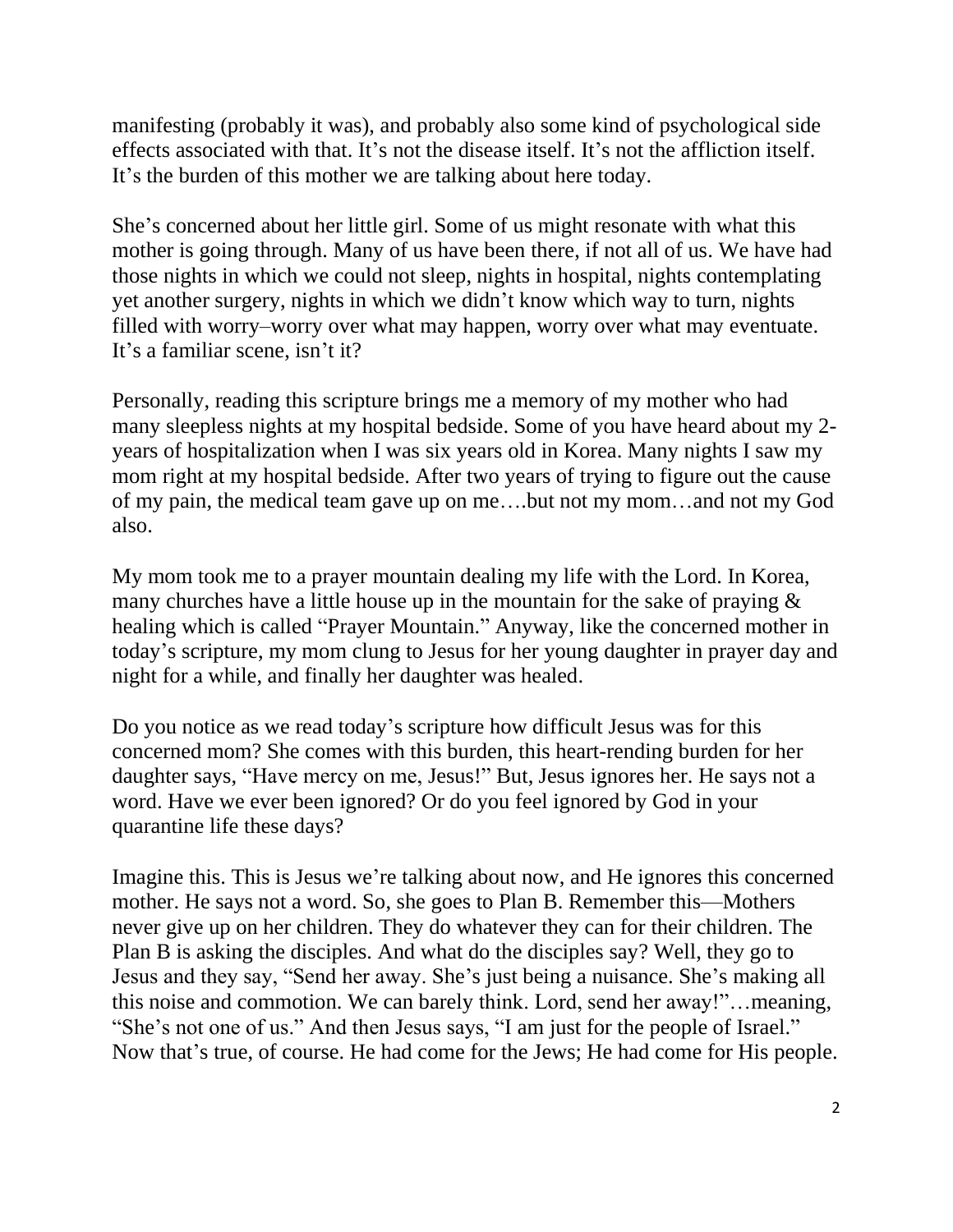Now His people rejected Him, of course, but He had come, first of all, for the Jews. And she kneels. She falls down upon her knees, and she says to Jesus, "Lord, help me. Help me, Jesus!" And you think now the heart of Jesus would be broken, but He says, "It is not right to cast the children's bread and give it to dogs." Wow! It takes my breath away! If this was not in the Bible, some of you would say I was making this up! But, this is Jesus!

Do you notice what she does when Jesus says, "It is not right to cast the children's bread and give it to the dogs."? She agrees. She doesn't take the hump. She doesn't get all ae-rated. She doesn't throw a tantrum. She doesn't throw—what you call it?—a hissy fit. She says, 'Yes, Lord. Okay. But even the dogs may eat of the crumbs that fall from the master's table.' She agrees with Him.

Cyril of Alexandria, one of the theologians from the early church, once said, "We should so pray so as to make God ashamed if He doesn't answer us." Wow, that's a very bold statement, isn't it? We should so pray as to make God ashamed if He doesn't answer us. I think that's what this concerned mother in today's scripture is doing. It's almost as though she's saying to Jesus, 'Shame on you if you don't answer my plea!' When she gets down on her knees and she begs Him, 'Lord, have mercy on me! And shame on You if you don't.'

You know, it's hard to know how much she knew about Jesus. Not as much as you, I think. Perhaps, she had heard of Him somewhere. She didn't have a Bible. She knew nothing of the New Testament. She knew nothing of the doctrine of justification by faith alone in Jesus Christ alone apart from the works of the law. But she knew this: the answer to her problem, the answer to her predicament lay in one person, and in one person alone. There was only one who could answer her predicament. It was Jesus.

It was this one, standing right in front of her there and then. And no matter what the obstacles, no matter what the difficulties, she persevered. She would not take NO for an answer. She believes, you see, however small the evidence might seem to be. And Jesus says of her, 'You are a woman of great faith.'

You see, this passage is saying to us…well, in the first place it's a rebuke to those of us who are Christians. It's a rebuke for what is often our prejudice about people who are not like us, and not of us…from a different race, who smell, whose clothes are funny, who speak with a funny accent and we dismiss them. And tell me if this is not so: tell me that we don't say with the disciples from time to time, 'Lord, send